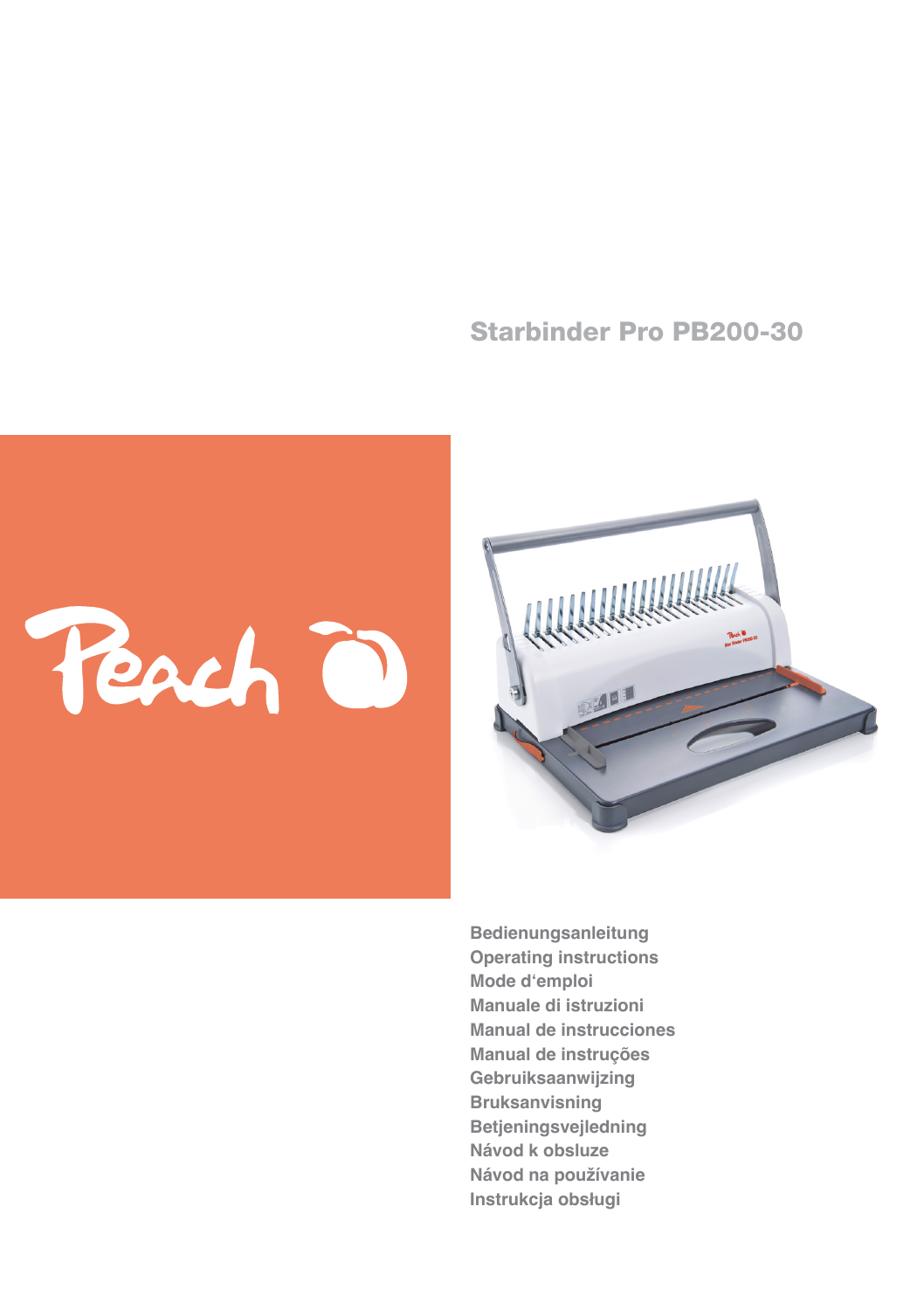

#### $\overline{CD}$   $\overline{AD}$   $\overline{CH}$

Klappen Sie vor dem Lesen die Seite mit den Abbildungen aus und machen Sie sich anschließend mit allen Funktionen des Gerätes vertraut.

#### $\overline{GB}$

Before reading, unfold the page containing the illustrations and familiarise yourself with all functions of the device.

#### $(FR)$

Avant de lire le mode d'emploi, ouvrez la page contenant les illustrations et familiarisez-vous ensuite avec toutes les fonctions de l'appareil.

#### $\sqrt{\pi}$

Prima di leggere aprire la pagina con le immagini e prendere confidenza con le diverse funzioni dell'apparecchio.

#### $(ES)$

Antes de empezar a leer abra la página que contiene las imágenes y, en seguida, familiarícese con todas las funciones del dispositivo.

#### $\odot$

Antes de começar a ler abra na página com as imagens e, de seguida, familiarize-se com todas as funções do aparelho.

#### $(PL)$

Vouw vóór het lezen de pagina met de afbeeldingen open en maak u vertrouwd met alle functies van het apparaat.

#### $\overline{SE}$

Vik ut bildsidan och ha den till hands när du läser igenom anvisningarna och gör dig bekant med apparatens / maskinens funktioner.

#### $(DR)$

Før du læser, vend siden med billeder frem og bliv bekendt med alle apparatets funktioner.

#### $\widehat{\mathsf{CZ}}$

Před čtením si otevřete stranu s obrázky a potom se seznamte se všemi funkcemi přístroje.

#### $(SK)$

Pred čítaním si odklopte stranu s obrázkami a potom sa oboznámte so všetkými funkciami prístroja.

#### $\bigcirc$

Przed przeczytaniem proszę rozłożyć stronę z ilustracjami, a następnie proszę zapoznać się z wszystkimi funkcjami urządzenia.

| DE/AT/CH  | Bedienungs- und Sicherheitshinweise                 | Seite  | 5  |
|-----------|-----------------------------------------------------|--------|----|
| <b>GB</b> | <b>Operation and Safety Notes</b>                   | Page   | 6  |
| <b>FR</b> | Instructions d'utilisation et consignes de sécurité | Page   | 7  |
| ΙT        | Indicazioni per l'uso e per la sicurezza            | Pagina | 8  |
| <b>ES</b> | Instrucciones de utilización y de seguridad         | Página | 9  |
| <b>PT</b> | Instruções de utilização e de segurança             | Página | 10 |
| <b>NL</b> | Bedienings- en veiligheidsinstructies               | Pagina | 11 |
| <b>SE</b> | Bruksanvisning och säkerhetsanvisningar             | Sidan  | 12 |
| <b>DK</b> | Brugs- og sikkerhedsanvisninger                     | Side   | 13 |
| CZ        | Pokyny pro obsluhu a bezpečnostní pokyny            | Strana | 14 |
| <b>SK</b> | Pokyny pre obsluhu a bezpečnostné pokyny            | Strana | 15 |
| PL        | Wskazówki dotyczące obsługi i bezpieczeństwa        | Strona | 16 |
|           |                                                     |        |    |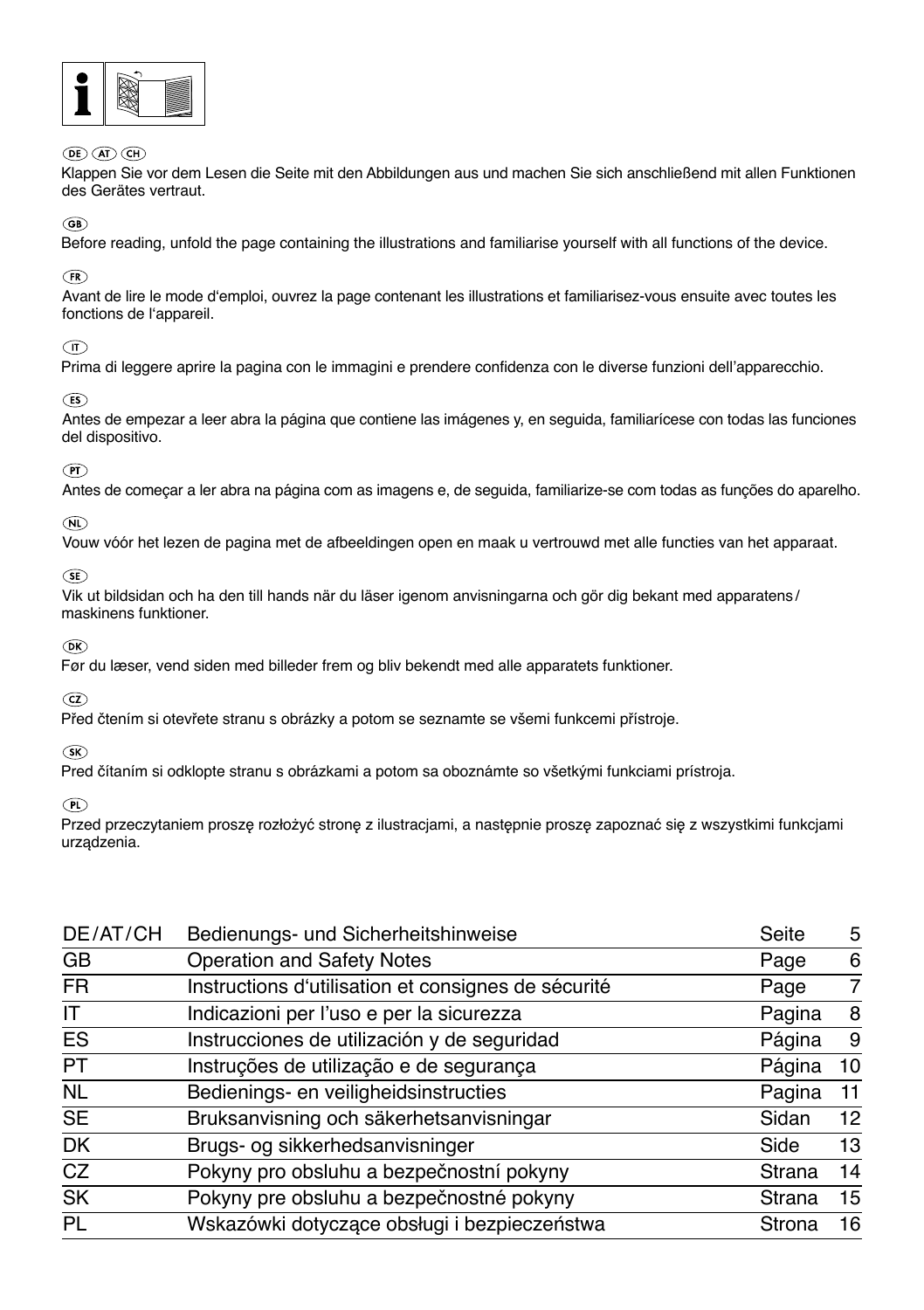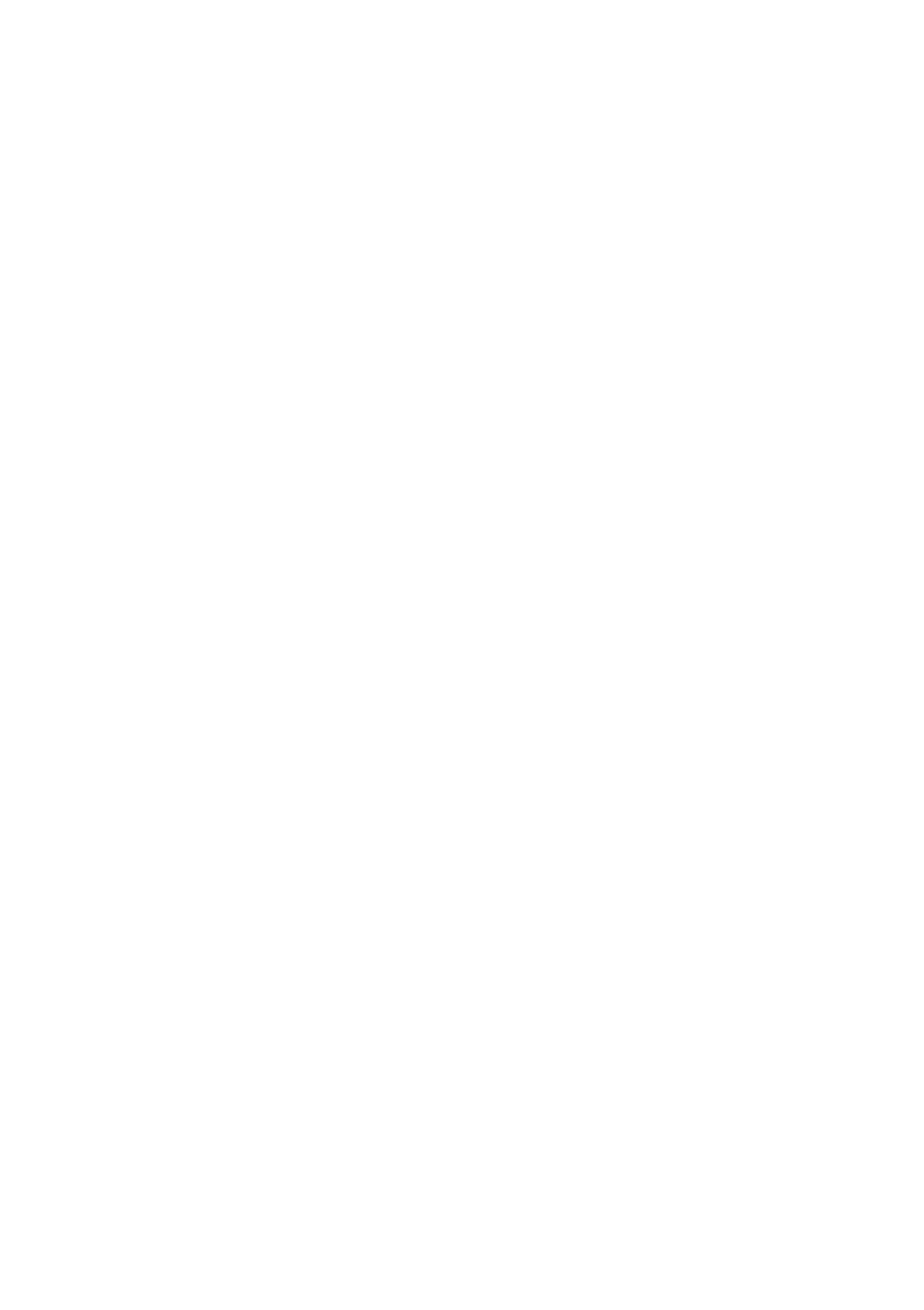# **Sicherheitshinweise**

- Diese Maschine ist zum Lochen von Papier- und Kunststoffblättern sowie zum Binden dieser Materialien mit Kunststoffbinderücken bestimmt. Sie darf ausschließlich für diese Zwecke unter Beachtung dieser Bedienungsanleitung benutzt werden.
- **O** Führen Sie immer eine Probelochung an einem Papierrest durch, bevor Sie das Original lochen.
- Entleeren Sie den Abfallbehälter **6** regelmäßig.
- **O** Lochen Sie nie mehr als maximal 12 Blätter gleichzeitig.

# **Beschreibung**

- **1** Hebel zum Lochen und Binden
- **2** Stanzschacht
- **3a** Papierführung (orange)
- **3b** Papierführung (grau)
- **4** Transportfixierung
- **5** Bindemechanismus zum Öffnen und Schließen der Zähne des Binderückens
- **6** Abfallbehälter
- **7** Stanzschacht für 4-fach Lochung

# **Bedienung**

# **Maschine einrichten**

- **◯ Stellen Sie die Maschine auf eine stabile** Unterlage.
- Ziehen Sie die Maschine nahe zu sich heran, so dass Sie diese gut bedienen können.

# **Lochen**

- Führen Sie eine Probelochung an einem Papierrest durch, bevor Sie das Original lochen.
- Stoßen Sie den Papierstapel auf einer ebenen Fläche auf und schieben Sie ihn bis zum Anschlag in den Stanzschacht **2** .
- Die Papierführung **3b** ist fixiert. Die Papierführung **3a** dem verwendeten Papierformat möglichst genau anpassen.

 Drücken Sie den Locherhebel **1** nach vorne herunter, um die Lochung durchzuführen (s. Abb. A).

# **Binden**

- Legen Sie einen der Dicke des Bindeguts entsprechenden Kunststoffbinderücken mit der offenen Seite nach oben in den Bindemechanismus **5** .
- Drücken Sie den Bindehebel **1** leicht nach hinten, so dass Zähne des Bindemechanismus **5** in den Binderücken greifen.
- Drücken Sie dann den Bindehebel **1** so weit nach hinten, dass sich die Zähne des Binderückens öffnen, um die Papiere bequem einlegen zu können (s. Abb. B).
- O Legen Sie den gelochten Papierstapel in die offenen Zähne des Binderückens. Beginnen Sie mit dem vorderen Deckblatt. Um den Binderücken zu schließen, schieben Sie den Bindehebel **1** in seine Anfangsposition zurück (s. Abb. C).
- Enfernen Sie das gebundene Dokument.

# **4-fach-Lochen**

 Schieben Sie die Blätter/Folien in den Stanzschacht **7** ein und drücken Sie den Locherhebel **1** nach vorne herunter, um sie mit einer 4-fach-Lochung zu versehen.

# **Abfallbehälter leeren**

- Bringen Sie den Bindehebel **1** in die Anfangsposition.
- Ziehen Sie den Abfallbehälter **6** heraus und entleeren Sie den Behälter. Setzen Sie den Behälter wieder ein und schieben Sie ihn bis zum Anschlag nach hinten. **Hinweis:** Hierzu darf die Transportfixierung **4** nicht eingerastet sein.

# **Transportfixierung verwenden**

 Fixieren Sie den herunter gedrückten Locherhebel **1** vor dem Transport der Maschine, indem Sie die Transportfixierung **4** an der dafür vorgesehenen Stelle einhaken.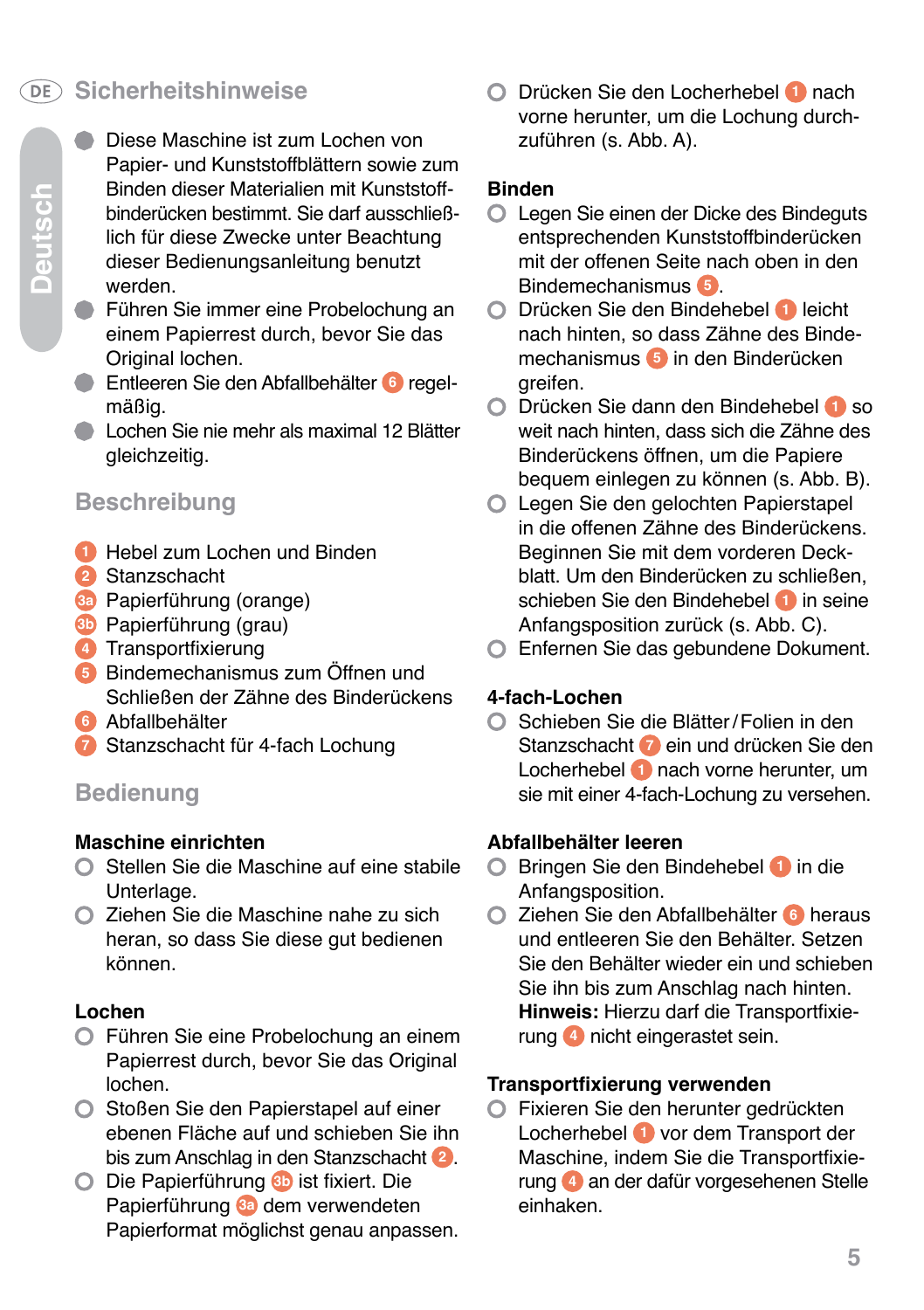# **Safety notices**

- **English**
- **O** This machine is intended for punching holes in sheets of paper and plastic, and for binding these materials with a plastic binding comb. It may only be used for these purposes whilst observing these instructions for use.
- **C** Always punch a test hole in a scrap piece of paper before punching a hole into the original.
- **Empty the waste receptacle 6** regularly.
- Never punch more than 12 sheets at a time.

# **Description**

- **1** Lever for punching and binding
- **2** Punching slot
- **3a** Paper guide (orange)
- **3b** Paper guide (grey)
- **4** Transport latch
- **5** Binding mechanism for opening and closing the teeth of the binding comb
- **6** Waste receptacle
- **7** Punching slot for 4 holes

# **Operation**

# **Setting up the machine**

- $\bigcirc$  Place the machine on a stable surface.
- $\bigcirc$  Move the machine close to you so you are able to operate it well.

# **Hole punching**

- $\bigcirc$  Punch a test hole in a scrap piece of paper before punching holes in the original.
- $\bigcirc$  Align the stack of paper by hitting the edge on a level surface and slide it all the way into the punching slot **2** .
- **O** The paper quide **3b** is fixed. Adjust the paper guide **3a** as close to the paper size being used as possible.
- Press the hole punch lever **1** forward and down to punch holes (see Fig. A).

# **Binding**

- $\bigcirc$  Insert a plastic binding comb suitable for the thickness of the items being bound into the binding mechanism **5** open side up.
- **O** Push the binding lever **1** slightly backward so the teeth of the binding mechanism **5** reach into the binding comb.
- Now push the binding lever **1** back until the teeth of the binding comb open far enough to easily insert the paper (see Fig. B).
- $\bigcirc$  Insert the punched stack of paper into the open teeth of the binding comb. Begin with the front cover sheet. To close the binding comb, return the binding lever **1** to its original position (see Fig. C).
- Remove the bound document.

# **4-hole punch**

 $\bigcirc$  Slide the sheets/film into the punching slot **7** and push the punch lever **1** forward and down to make a 4-hole punch.

# **Emptying the waste receptacle**

- Move the binding lever **1** to the original position.
- Pull out the waste receptacle **6** and empty. Reinsert the receptacle and slide it all the way back.

**Note:** The transport latch **4** must be open.

# **Using the transport latch**

 Secure the lowered punch lever **1** before transporting the machine by hooking the transport latch **4** into the designation location.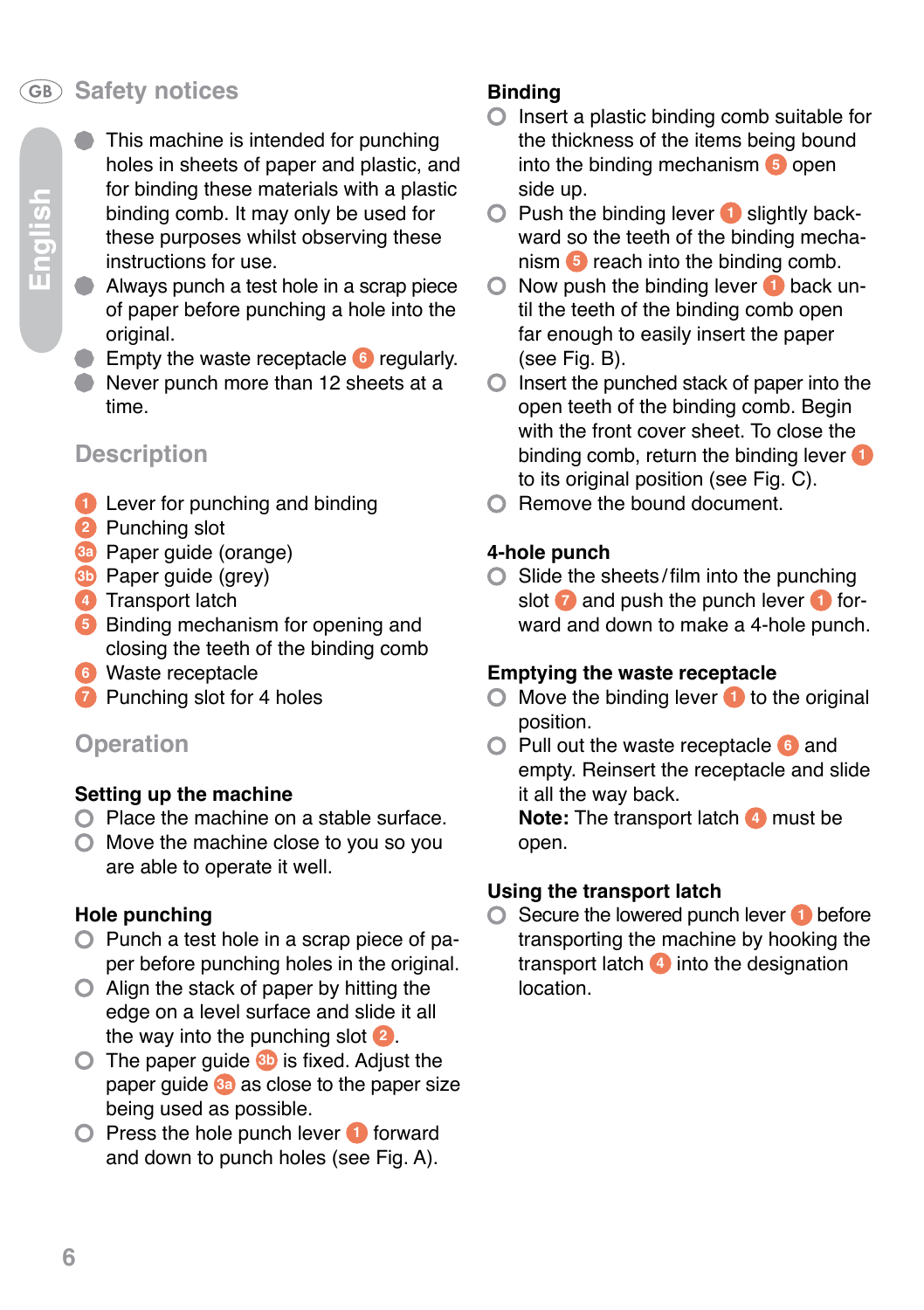# **Indications de sécurité**

- **Français**
- Cette machine est concue pour perforer des feuilles de papier et de plastique et pour les relier à l'aide d'éléments de reliure en matière plastique. Elle doit être utilisée exclusivement à cette fin dans le respect du mode d'emploi.
- **O** Faites toujours un essai sur un reste de papier avant de perforer le document original.
- Videz le compartiment à confettis **6** régulièrement.
- Ne perforez jamais plus de 12 feuilles à la fois.

# **Description**

- **1** Levier de perforation et de reliure
- **2** Compartiment à perforation
- **3a** Bordure papier (orange)
- **3b** Bordure papier (grise)
- **4** Attache de transport
- **5** Mécanisme de reliure pour l'ouverture et la fermeture des dents de la reliure
- **6** Compartiment à confettis de perforation
- **7** Mécanisme de perforation pour perforation à 4 trous

# **Utilisation**

# **Réglage de la machine**

- $\bigcirc$  Placez la machine sur un support stable.
- Installez la machine à proximité, de manière à pouvoir l'utiliser convenablement.

# **Perforation**

- Faites toujours un essai sur un reste de papier avant de perforer l'original.
- Tassez la pile de papier sur une surface plane et posez-la dans le compartiment à perforation **2** jusqu'à rencontrer le butoir.
- La bordure papier **3b** est fixée. Adapter la bordure papier **3a** au plus près du format papier utilisé.
- Poussez le levier de perforation **1** vers le bas afin d'actionner la perforation (voir fig. A).

# **Relier**

- Posez l'une des épaisseurs du matériau à relier en fonction de la reliure, côté ouvert vers le haut dans le mécanisme de reliure **5** .
- Appuyez légèrement vers le bas sur le  $\Omega$ levier de reliure **1** , de manière à ce que les dents du mécanisme de reliure **5** atteignent la reliure.
- Appuyez ensuite sur le levier de reliure **1** aussi bas que possible, afin que les dents de l'élément de reliure s'ouvrent pour pouvoir positionner facilement le papier (voir fig. B).
- Posez la pile de feuilles perforées dans les dents ouvertes de la reliure. Commencez par la page de garde. Afin de terminer la reliure, poussez le levier de reliure **1** en le remettant dans sa position initiale (voir fig. C).
- Retirez le document relié.

# **Perforation à 4 trous**

Insérez les feuilles de papier/plastique  $\Omega$ dans le compartiment de perforation **7** et appuyez sur le levier de perforation **1** vers le bas pour les perforer de 4 trous.

# **Vider le compartiment à confettis**

- Ramenez le levier de reliure **1** en position initiale.
- Retirez le compartiment à confettis **6** et videz-le de son contenu. Remettez en place le compartiment et poussez-le jusqu'au butoir arrière.

**Remarque :** L'accroche de transport **4** ne doit alors pas être encliquetée.

# **Utiliser l'accroche de transport**

 Fixez le levier de perforation **1** alors qu'il se trouve poussé vers le bas avant de transporter la machine, en utilisant l'accroche de transport **4** prévue à cet effet.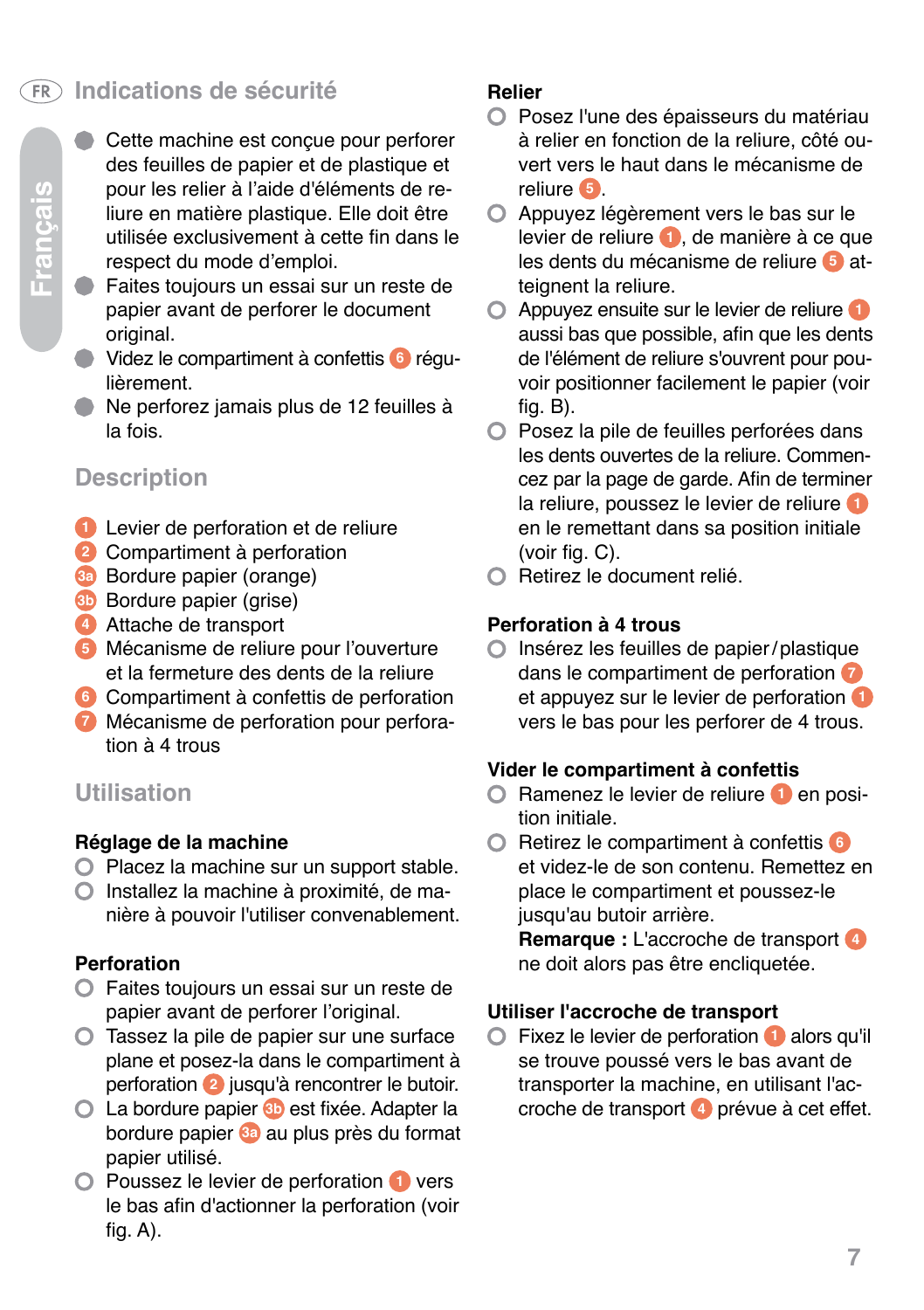# **Indicazioni per la sicurezza**

- **Italiano**
- Questa macchina è destinata alla foratura di fogli di carta e di plastica e alla rilegatura di tali materiali con dei dorsi di plastica. Deve essere utilizzata esclusivamente per tali scopi e in piena osservanza delle presenti istruzioni per l'uso.
- **O** Prima di forare l'originale, eseguire sempre una foratura di prova su di un residuo di carta.
- Svuotare regolarmente il contenitore dei residui di foratura **6** .
- Non forare mai più di 12 fogli contemporaneamente.

# **Descrizione**

- **1** Leva per la foratura e la rilegatura
- **2** Pozzetto di punzonatura
- **3a** Guida per il posizionamento dei fogli (arancione)
- **3b** Guida per il posizionamento dei fogli (grigia)
- **4** Dispositivo di blocco per il trasporto
- **5** Meccanismo di rilegatura per l'apertura e la chiusura dei denti del dorso di rilegatura
- **6** Contenitore dei residui
- **7** Pozzetto di punzonatura per foratura quadrupla

# **Uso**

# **Allestimento della macchina**

- Appoggiare la macchina su di una superficie stabile.
- Avvicinare la macchina a sé così da poterla utilizzare bene.

#### **Foratura**

- Prima di forare l'originale, eseguire una foratura di prova su di un residuo di carta.
- Battere la pila di carta su di una superficie piana e spingerla fino in fondo nel pozzetto di punzonatura **2** .
- La guida per il posizionamento dei fogli **3b** è fissa. Adattare il più possibile la guida per il posizionamento dei fogli **3a** al formato della carta utilizzata.

 Abbassare la leva della perforatrice **1** in avanti per eseguire la foratura (vedi  $f$ ia. A $)$ .

# **Rilegatura**<br> **O** Inserire

- Inserire un dorso di rilegatura (appropriato allo spessore dei fogli da rilegare) con il lato aperto rivolto in alto nel meccanismo di rilegatura **5** .
- Spingere la leva per la rilegatura **1** leggermente indietro, in modo che i denti del meccanismo **5** facciano presa sul dorso di rilegatura.
- Premere poi la leva per la rilegatura **1** ancora più indietro in modo tale da aprire i denti del dorso di rilegatura e poter inserire con comodità la carta (vedi fig. B).
- Inserire la pila di fogli forati nei denti aperti del dorso di rilegatura. Iniziare con il frontespizio anteriore. Per chiudere il dorso di rilegatura, spingere di nuovo la leva per la rilegatura **1** nella sua posizione iniziale (vedi fig. C).
- C Rimuovere il documento rilegato.

# **Foratura quadrupla**

 Introdurre i fogli/i lucidi nel pozzetto di punzonatura **7** e abbassare in avanti la leva per la foratura **1** per realizzare una foratura quadrupla da raccoglitori ad anelli.

# **Svuotamento del contenitore dei residui**

- Portare la leva per la rilegatura **1** nella posizione iniziale.
- Tirare fuori il contenitore dei residui **6** e svuotarlo. Riposizionare il contenitore dei residui e spingerlo indietro fino in fondo. **Avvertenza:** Durante l'uso il dispositivo di blocco per il trasporto **4** non deve essere attivato.

#### **Utilizzo del dispositivo di blocco per il trasporto**

 Fissare la leva per la perforazione abbassata **1** prima del trasporto della macchina, durante il quale il dispositivo di blocco per il trasporto **4** deve essere agganciato in posizione.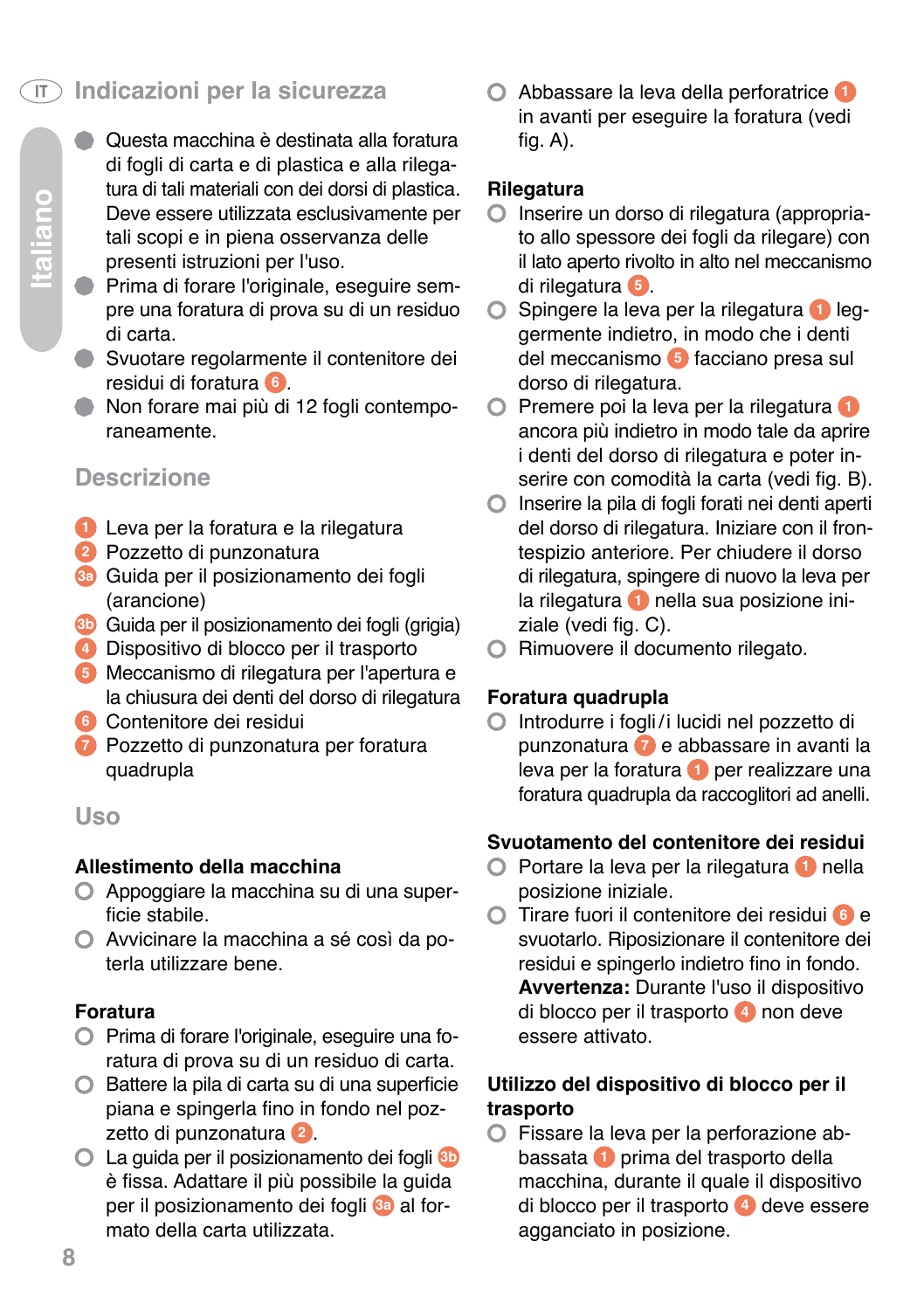# **Indicaciones de seguridad**

- Esta máquina ha sido diseñada para perforar hojas de papel y plástico y para encuadernar dichos materiales con lomos de plástico. Debe utilizarse exclusivamente para dichos fines, siguiendo las indicaciones de este manual.
- **C** Realice siempre una perforación de prueba en una hoja usada antes de perforar el original.
- Vacíe el depósito de recortes **6** periódicamente.
- Nunca perfore más de 12 hojas al mismo tiempo.

# **Descripción**

- **1** Palanca para perforar y encuadernar
- **2** Compartimento de estampación
- **3a** Guía del papel (naranja)
- **3b** Guía del papel (gris)
- **4** Fijación de transporte
- **5** Mecanismo de encuadernación para abrir y cerrar los dientes del lomo.
- **6** Depósito de recortes
- **7** Compartimento de estampación para perforación cuádruple

# **Manejo**

# **Ajuste de la máquina**

- Coloque la encuadernadora sobre una superficie firme.
- Acérquese la máquina todo lo necesario para manejarla correctamente.

# **Perforar**

- O Realice una perforación de prueba en una hoja usada antes de perforar el original.
- Coloque el conjunto de papeles sobre una superficie plana y llévelo hasta el tope del compartimento de estampación **2** .
- La guía del papel **3b** está fija. Ajustar lo más posible la guía del papel **3a** al formato de papel utilizado.

Baje la palanca de perforación **1** hacia delante, para realizar la perforación (ver fig.  $A$ ).

# **Encuadernar**<br> **Cologue U**

- Coloque un lomo de plástico del tamaño adecuado en el mecanismo de encuadernación **5** con el lado abierto hacia arriba.
- Tire levemente de la palanca de encuadernación **1** hacia atrás, de modo que los dientes del mecanismo de encuadernación **5** alcancen el lomo.
- O Presione a continuación la palanca de encuadernación **1** hacia atrás, de forma que los dientes del lomo se abran, para poder colocar las hojas con comodidad (ver fig. B).
- Coloque el taco de hojas agujereado en los dientes abiertos del lomo. Comience con la portada. Para cerrar el lomo desplace la palanca de encuadernación **1** hasta la posición inicial (ver fig. C).
- Retire el documento encuadernado.

# **Perforación cuádruple**

Coloque las hojas /los folios en el compartimento de estampación **7** y baje la palanca de perforación **1** hacia delante para realizar la perforación cuádruple.

# **Vaciar depósito de recortes**

- Coloque la palanca de encuadernación **1** en posición de inicio.
- Saque el depósito de recortes **6** y vacíelo. Vuelva a colocar el depósito en su sitio y empújelo hasta el tope.

**Nota:** Para ello la fijación de transporte **4** no debe estar encajada.

# **Utilizar fijación de transporte**

Antes de transportar la máquina, fije la  $\circ$ palanca de perforación **1** bajada, enganchando la fijación de transporte **4** en el lugar correspondiente.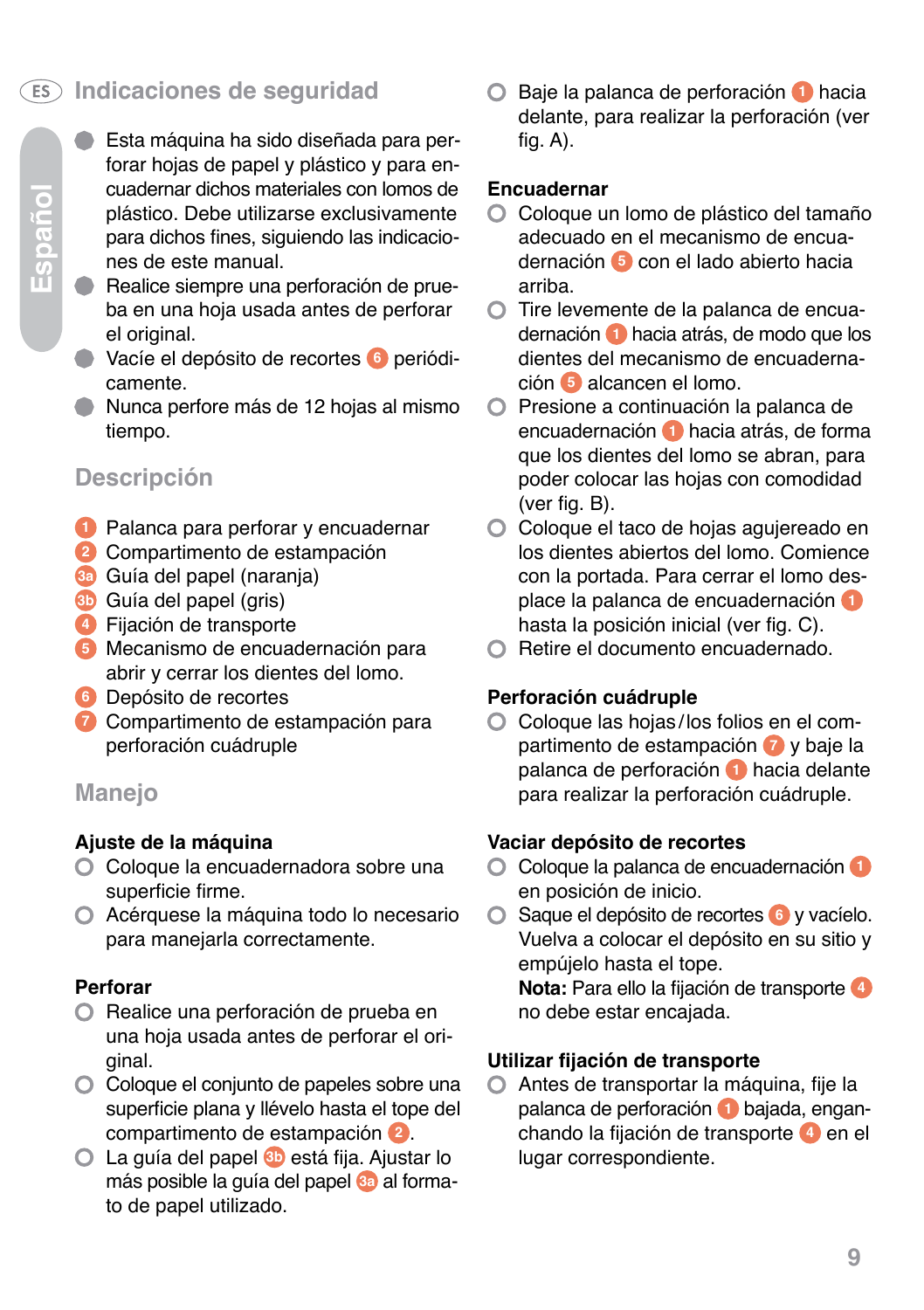# **Indicações de segurança**

- Esta máquina foi desenvolvida para furar folhas de papel e plástico e para encadernar estes materiais com pentes de encadernação de plástico. Deverá ser utilizada apenas para este fim e em conformidade com estas instruções de utilização.
- **O** Faca sempre um teste com papel para deitar fora antes de furar o documento original.
- **Esvazie regularmente o recipiente de** resíduos **6** .
- Não tente furar mais do que no máximo 12 folhas em simultâneo.

# **Descrição**

- **1** Alavanca de furar e encadernar
- **2** Ranhura de furar
- **3a** Guia de papel (laranja)
- **3b** Guia de papel (cinzento)
- **4** Fixação de transporte
- **5** Mecanismo de encadernação para abertura e fecho do pente
- **6** Recipiente de resíduos
- **7** Ranhura para perfuração de 4 orifícios

# **Utilização**

#### **Configurar a máquina**

- Coloque a máquina sobre uma superfície estável.
- Puxe a máquina perto de si para poder operá-la bem.

#### **Furar**

- Faça um teste com papel para deitar fora antes de furar o documento original.
- Coloque a pilha de papel em cima de uma superfície plana e empurre-a até ao batente no poço de punção **2** .
- O guia de papel **3b** está fixado. Adapte o guia de papel **3a** o mais exato possível ao formato de papel utilizado.
- Pressione a alavanca do furador **1** para frente e para baixo de forma a proceder à perfuração (v. Fig. A).

# **Encadernar**

- Coloque um pente de encadernação de plástico que corresponde à espessura do material no mecanismo de encadernar **5** com o lado a ser aberto para cima.
- Pressione a alavanca de encadernar **1** ligeiramente para trás de modo a que os dentes do mecanismo de encadernação **5** entrem no pente de encadernação.
- Prima a alavanca de encadernar **1** o suficiente, de forma a que o pente de encadernação fique suficientemente aberto para se colocar o papel confortavelmente sobre ele (v. Fig. B).
- Coloque a pilha de papel furado sobre o pente de encadernação aberto. Comece pela cobertura dianteira. Para fechar o pente de encadernação, empurre a alavanca de encadernar **1** de novo para a sua posição inicial (v. Fig. C).
- C Retire o documento encadernado.

# **Perfuração de 4 orifícios**

 Empurre as folhas/películas para dentro do poço de punção **7** e pressione a alavanca de furar **1** para frente para baixo, para efetuar uma perfuração de 4 orifícios.

#### **Esvaziar o recipiente de resíduos**

- Coloque a alavanca de encadernar **1** na posição inicial.
- Retire o recipiente de resíduos **6** e esvazie-o. Volte a colocar o recipiente e empurre-o até ao batente para trás. **Nota:** Neste caso, a fixação de transporte **4** não pode estar encaixada.

# **Utilizar fixação de transporte**

 Fixe a alavanca de furar pressionado para baixo **1** antes de transportar a máquina, encaixando a fixação de transporte **4** no ponto previsto para tal.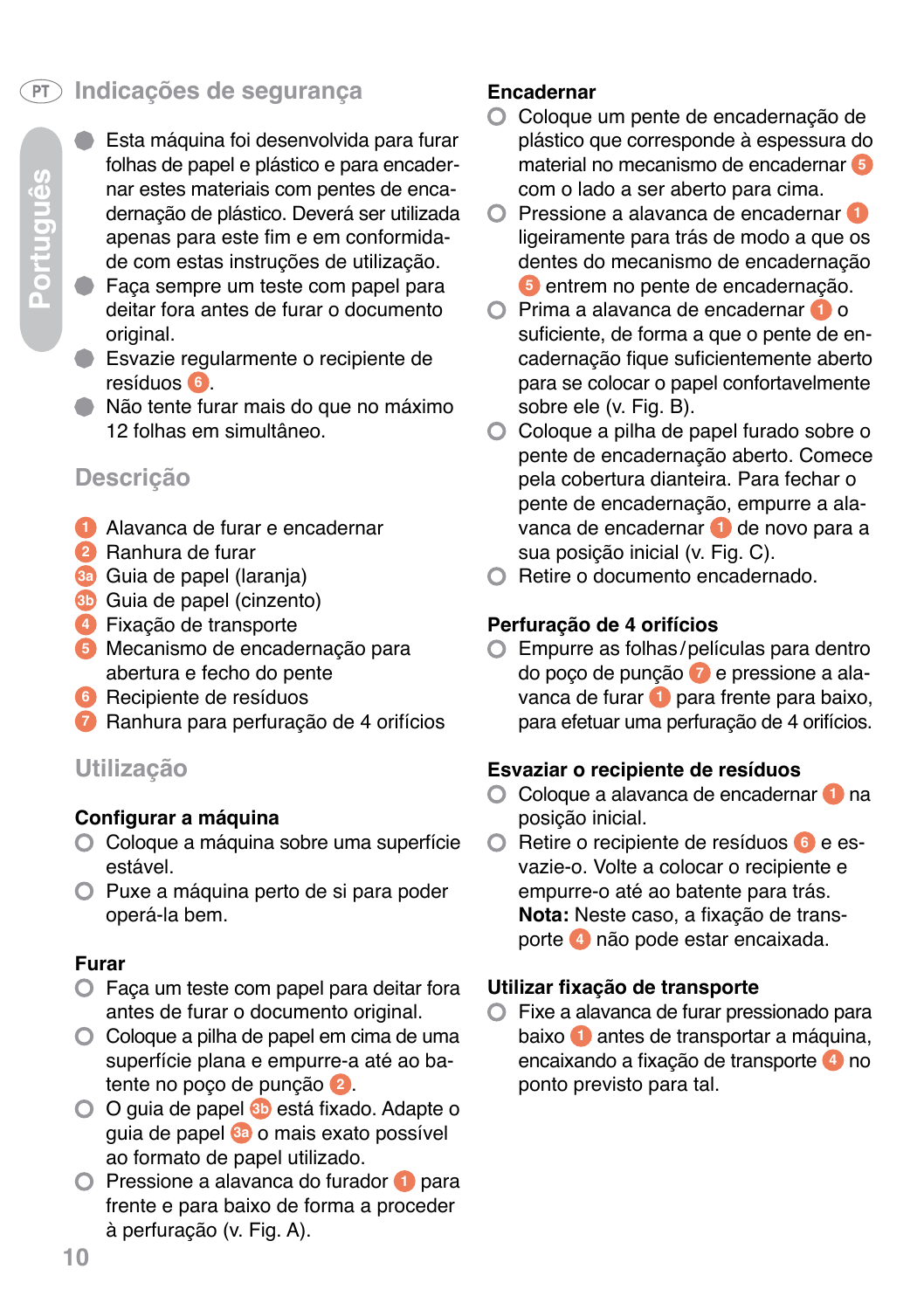# **Veiligheidsinstructies**

- Deze machine is voor het maken van gaten in papier en kunststofbladen en voor het binden van deze materialen met kunststof bindelementen bedoeld. Deze mag uitsluitend voor deze doeleinden met inachtneming van deze gebruiksaanwijzing worden gebruikt.
- Maak altijd een proefperforatie in een papierrest voordat u het origineel perforeert.
- **O** Leeg de afvalhouder **6** regelmatig.
- Perforeer nooit meer dan maximaal 12 vellen in één keer.

# **Beschrijving**

- **1** Hendel voor het perforeren en binden
- **2** Ponsgleuf
- **3a** Papiergeleiding (oranje)
- **3b** Papiergeleiding (grijs)
- **4** Transportfixering
- **5** Bindemechanisme voor het openen en sluiten van de tanden van de ringband
- **6** Afvalreservoir
- **7** Ponsgleuf voor 4-voudige perforatie

# **Bediening**

# **Machine instellen**

- Plaats de machine op een stabiele ondergrond.
- Trek de machine naar u toe, zodat u deze goed kunt bedienen.

# **Perforeren**

- Maak een proefperforatie in een papierrest voordat u het origineel perforeert.
- Klop de papierstapel op een vlak oppervlak en schuif deze tot aan de aanslag in de ponsgleuf **2** .
- De papiergeleiding **3b** is gefixeerd. De papiergeleiding **3a** nogmaals zo nauwkeurig mogelijk op het gebruikte papierformaat instellen.
- Druk de perforeerhendel **1** naar voren om de perforatie uit te voeren (zie afb. A).

# **Binden**

- $\bigcirc$  Leg een qua dikte passende kunststof ringband met de open zijn naar boven in de bindmachine **5** .
- Druk de hende **1** l zachtjes naar achteren zodat de tanden van het bindmechanis **5** me in de ringband gaat.
- Druk de bindhendel **1** zo ver naar achteren dat de tanden de ringband openen om het papier er goed in te kunnen leggen (zie afb. B).
- Leg de geperforeerde papierstapel in de geopende tanden van de ringband. Begin met het eerste tabblad. Om de ringband te sluiten schuift u de bindhendel **1** terug in zijn beginpositie (zie afb. C).
- Verwijder het gebonden document.

# **4-voudige perforatie**

**O** Schuif de bladen/folie in de ponsgleuf en druk de hend **1** el naar voren en beneden, om een 4-voudige perforatie uit te voeren.

# **Afvalreservoir leeg maken**

- Breng de hendel **1** in de beginpositie.
- Trek het afvalreservoir **6** eruit en maak het reservoir leeg. Plaats het reservoir weer in het apparaat en schuif het er tot de aanslag weer in.

**Opmerking:** Hiervoor mag de transportfixering **4** niet vast zitten.

# **Transportfixering gebruiken**

 Fixeer de naar beneden gedrukte perforatiehendel **1** voor het transport van de machine door de transportfixering **4** in de hiervoor bestemde plek vast te haken.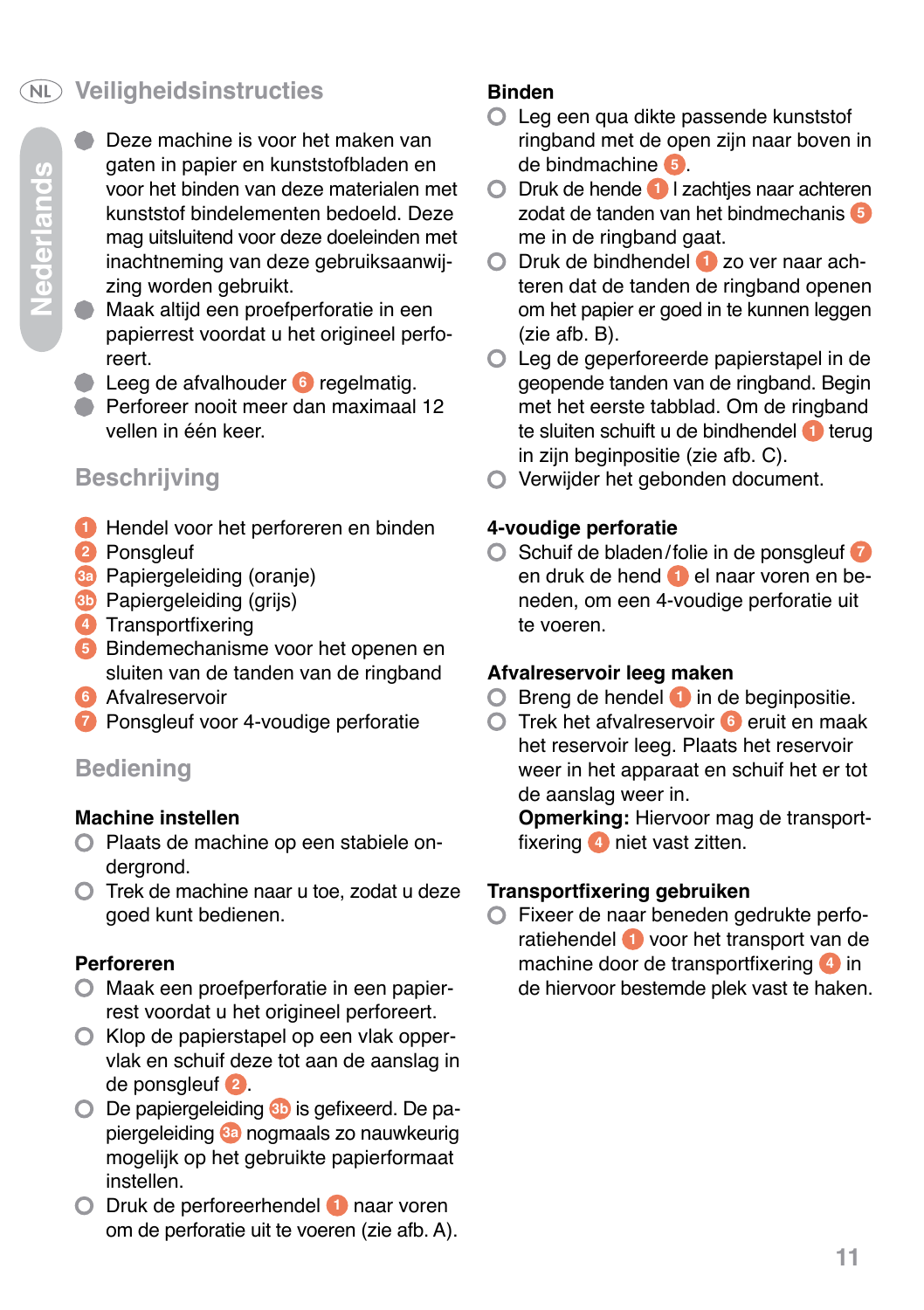# **Säkerhetsinformation**

- Denna maskin är avsedd för hålslagning i pappers- och plastblad, samt för inbindning av dessa material med plastspiral. Den får endast användas för dessa ändamål och i överensstämmelse med denna bruksanvisning.
- **O** Testa alltid hålslagning på pappersrester innan du utför hålslagning på originalet.
- Töm avfallsbehållaren **6** regelbundet.
- Hålslagning får endast utföras på maximalt 12 blad samtidigt.

# **Beskrivning**

- **1** Spak för hålslagning och inbindning
- **2** Stansfack
- **3a** Pappersguide (orange)
- **3b** Pappersguide (grå)
- **4** Transportspärr
- **5** Mekanism för att öppna och stänga spiralens ringar
- **6** Avfallsbehållare
- **7** Stansfack för hålslagning med 4 hål

# **Användning**

# **Inställning av maskinen**

- Placera maskinen på ett stabilt underlag.
- Dra maskinen mot dig, för att underlätta användningen.

# **Hålslagning**

- Testa alltid hålslagning på pappersrester innan du utför hålslagning på originalet.
- Ordna pappersstapeln på en jämn yta och för in den i stansfacket ända till anslaget **2** .
- Pappersguiden **3b** har fixerats. Anpassa pappersguiden så noga som möjligt **3a** till det pappersformat du använder.
- Tryck spaken för hålslagning **1** framlänges nedåt, för att utföra hålslagningen (se bild A).

# **Inbindning**

- Lägg en plastspiral som motsvarar tjock- $\Omega$ leken på det som ska bindas med den öppna sidan uppåt i mekanismen **5** .
- Tryck spaken för inbindning **1** lätt bakåt, så att mekanismens tänder **5** griper in i plastspiralen.
- Tryck spaken för inbindning **1** så långt bakåt, att plastspiralens ringar öppnas och man lätt kan lägga i alla papper (se bild B).
- Lägg pappersstapeln (som redan försetts med hål) i plastspiralens öppna ringar. Börja med det översta sidan. För att stänga plastspiralen, skjuter du tillbaka spaken för hålslagning **1** till sitt startläge (se bild C).
- Ta bort det inbundna dokumentet.

# **Hålslagning med 4 hål**

 För in bladen/folierna i stansfacket **7** och tryck fram spaken för hålslagning **1** nedåt, för att förse dem med 4 hål.

# **Tömning av avfallsbehållaren**

- Placera spaken för inbindning **1** i startläge.
- Dra ut avfallsbehållaren **6** och töm behållaren. Sätt i behållaren igen och för den bakåt ända till anslaget. **Hänvisning:** För detta ändamål får transportspärren **4** inte ha klickat fast.

# **Användning av transportspärr**

 Fixera den nedtryckta spaken för hålslagning **1** innan du transporterar maskinen, genom att haka fast transportspärren **4** på för detta ändamål avsedd plats.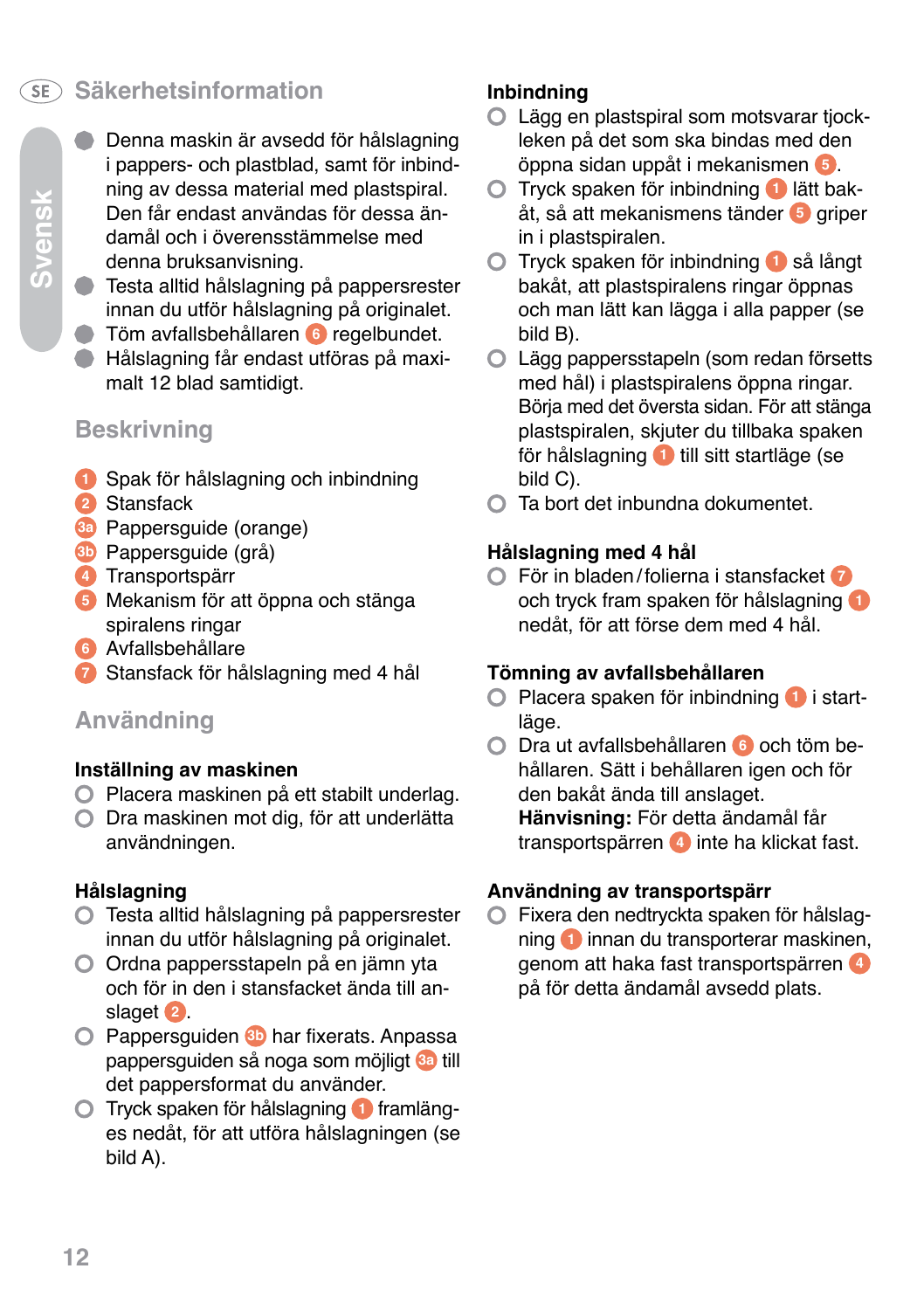# **Sikkerhedshenvisninger**

- Denne maskine er beregnet til hulning af papir- og kunststofblade samt bestemt til ringbinding af disse materialer med kunststofryg. Den må udelukkende benyttes til disse formål med hensyntagen til denne forbrugervejledning.
- Lav først et par huller i lille et stykke papir før du laver huller i originalen.
- Tøm regelmæssigt affaldsbeholderen **6** .
- Hul aldrig mere end maksimal 12 blade på én gang.

# **Beskrivelse**

- **1** Håndtag til hulning og binding
- **2** Standsebakke
- **3a** Papirføring (orange)
- **3b** Papirføring (grå)
- **4** Transportfiksering
- **5** Bindemekanismus til åbning og lukning af bindingsryggen tænder
- **6** Affaldsbeholder
- **7** Standsebakke til hulning af 4 huller

# **Betjening**

# **Opstilling af maskinen**

- O Stil maskinen på et stabilt underlag.
- Træk maskinen tæt hen til Dem, så De kan betjene denne godt.

#### **Hulning**

- Gennemfør en prøvehulning på en papirrest, inden De huller originalen.
- Stød papirstabelen op på en jævn flade og skub den i standsebakken **2** til anslaget.
- Pairføringen **3b** er fikseret. Tilpas, såvidt muligt papirføringen **3a** nøjagtigt det anvendte papirformat.
- Tryk hulningshåndtaget **1** nedad i fremadgående retning, for at gennemføre hulningen (se afbildning A).

# **Binding**

- Læg en af bindingsstykkets tykkelse som svarer til kunststofbinderyggerne med den åbne side opad i bindemekanismen **5** .
- Tryk bindingshåndtaget **1** let bagud, så at bindingsmekanismens tænder **5** griber ind i bindingsryggen.
- Tryk så bindingshåndtaget **1** så langt bagud, så bindingsryggens tænder åbnes, for at papirerne kan lægges bekvemt i (se afbildning B).
- Læg den hullede papirstabel i de bindingsryggens åbnede tænder. Start med det forreste dækblad. For at lukke bindingsryggen, skal De skubbe bindingshåndtaget **1** tilbage i dets startposition (se afbildning C).
- **O** Fiern det bundne dokument.

# **4-huls-hulning**

Skub bladene/foljerne ind i standsebakken **7** og tryk hulhåndtaget **1** nedad i fremadgående retning, for at forsyne dem med en 4-huls-hulning.

# **Tømning af affaldsbeholder**

- Bring bindingshåndtaget **1** i startpositionen.
- Træk affaldsbeholderen **6** ud og tøm beholderen. Sæt beholderen i igen og skub den bagud til anslaget. **Henvisning:** Til det må transportfikseringen **4** ikke være gået i hak.

# **Anvendelse af transportfikseringen**

Fiksér det nedad trykkede hulningshånd- $\circ$ tag **1** inden transporten af maskinen, idet De lader transportfikseringen **4** gå i hak i det dertil beregnede sted.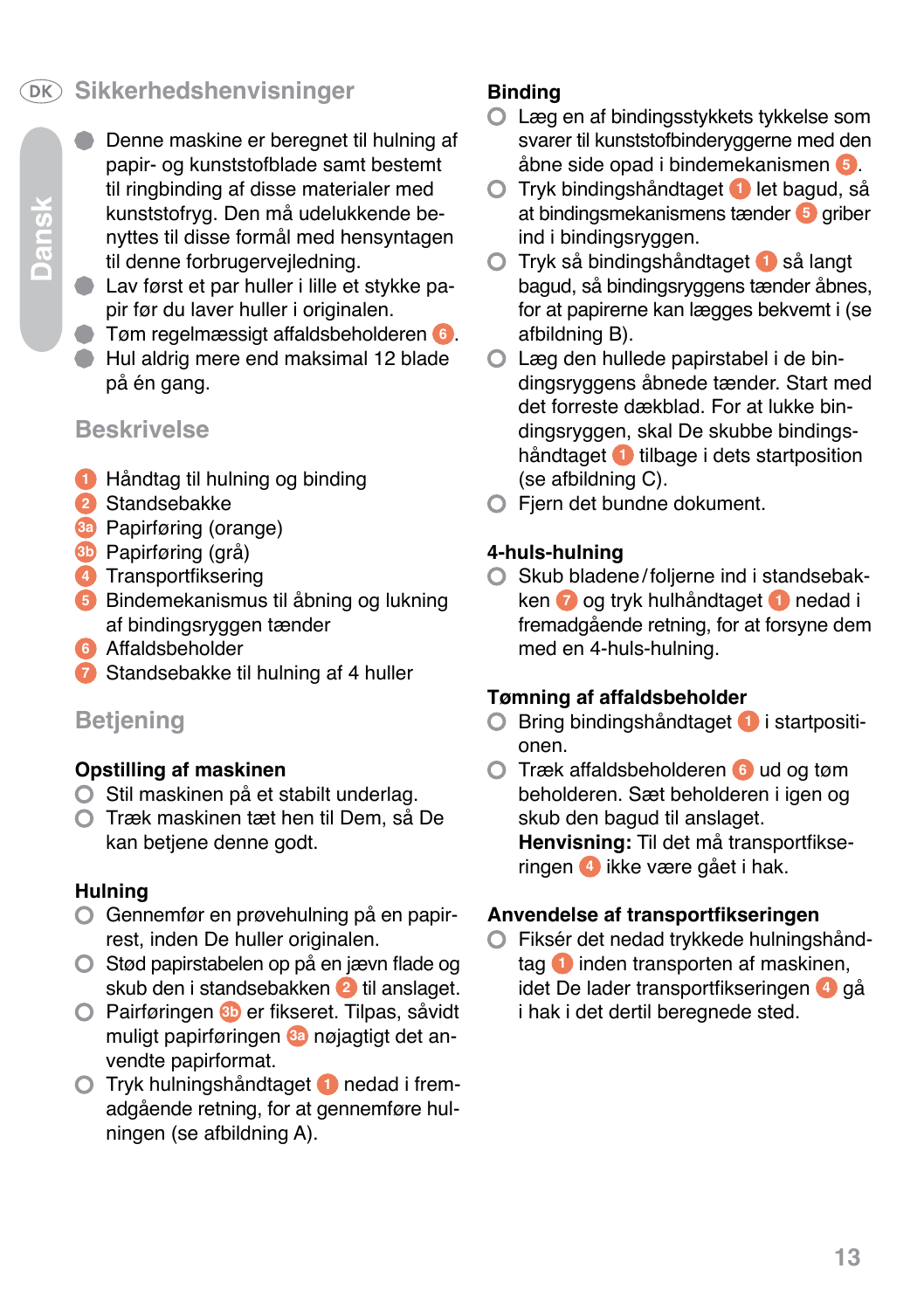# **Bezpečnostní pokyny**

- **Čeština**
- **O** Tento stroj je určen k děrování papírových a plastových listů a k vázání těchto materiálů plastovým vázacím hřbetem. Smí se používat výhradně k těmto účelům, při dodržování pokynů tohoto návodu k obsluze.
- **O** Před děrováním originálu vždy proveďte zkušební děrování na zbytku papíru.
- Pravidelně vyprazdňujte nádobu **6** na odpad.
- Nikdy neděrujte více než maximálně 12 listů současně.

# **Popis**

- **1** Páka na děrování a vázání
- **2** Děrovací šachta
- **3a** Vedení papíru (oranžová barva)
- **3b** Vedení papíru (šedá barva)
- **4** Fixování transportu
- **5** Vázací mechanismus pro otevření a zavření zubů vázacího hřbetu
- **6** Nádoba na odpad
- **7** Děrovací šachta pro 4násobné děrování

# **Obsluha**

# **Příprava stroje**

- O Postavte stroj na stabilní podklad.
- Přitáhněte si stroj blíže k sobě, aby jste ho mohli dobře obsluhovat.

# **Děrování**

- Před děrováním originálu vždy proveďte zkušební děrování na zbytku papíru.
- O Sklepněte okraje svazku papíru na rovné ploše a zasuňte ho až na doraz do děrovací šachty **2** .
- Vedení papíru **3b** je zafixované. Vedení papíru **3a** nastavte pokud možno přesně na použitý formát papíru.
- Děrování provedete stlačením páky **1** dopředu dolů (viz obr. A).

# **Vázání**

- Vložte plastový vázací hřbet otevřenou stranou nahoru do vázacího mechanismu **5** .
- Zatlačte páku vázání **1** mírně dozadu, aby zuby vázacího mechanizmu **5** zapadly do vázacího hřbetu.
- Stlačte páku vázání **1** tak daleko dozadu, až se zuby vázacího hřbetu otevřou a je možné dovnitř pohodlně vložit papíry (viz obr. B).
- Vložte do otevřených zubů vázacího hřbetu proděrovaný svazek papíru. Začněte titulní stranou. Pro zavření vázacího hřbetu posuňte vázací páku **1** zpět do výchozí polohy (viz obr. C).
- Vyjměte svázaný dokument.

# **4násobné děrování**

O Pro 4násobné děrování zasuňte listy/ fólie do děrovací šachty **7** a stiskněte páku děrování **1** dopředu dolů.

# **Vyprázdnění nádoby na odpad**

- Posuňte páku vázání **1** do výchozí polohy.
- Vytáhněte nádobu na odpad **6** a vyprázdněte ji. Nasaďte nádobu zase zpátky a zasuňte ji dozadu až na doraz. **Upozornění:** K tomu nesmí být přepravní pojistka **4** zaháknutá.

# **Použití přepravní pojistky**

Před přepravou zafixujte dolů stlačenou  $\Omega$ páku děrování **1** zaháknutím přepravní pojistky **4** na k tomu určeném místě.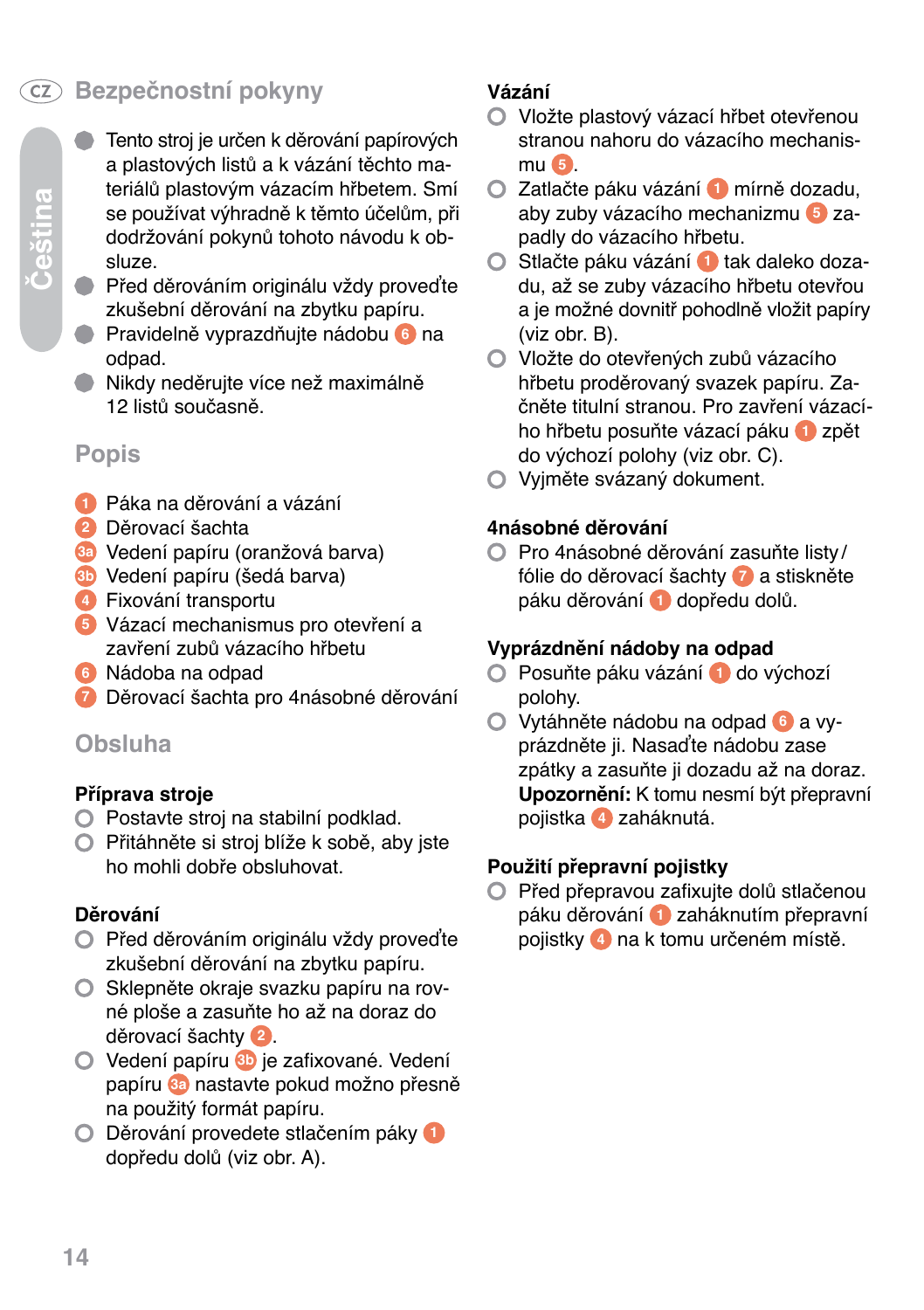# **Bezpečnostné upozornenia**

- **O** Tento prístroj je vhodný pre dierkovanie papierov a umelohmotných fólií ako aj na viazanie materiálov plastovou hrebeňovou väzbou. Možno ho používať výhradne na tieto účely s podmienkou dodržiavania tohto návodu na ovládanie.
- **O** Pred dierkovaním originálu vždy vyskúšajte dierkovanie na nepotrebnom papieri.
- **O** Pravidelne vyprázdňujte nádobku na odpad **6** .
- Nikdy nedierkujte viac ako maximálne 12 listov naraz.

# **Popis**

- **1** Páka pre dierkovanie a viazanie
- **2** Vysekávacia šachta
- **3a** Okrajové vedenie papiera (oranžové)
- **3b** Okrajové vedenie papiera (šedé)
- **4** Upevnenie pre transport
- **5** Spájací mechanizmus pre otváranie a zatváranie zubov hrebeňovej väzby.
- **6** Nádobka pre odpad
- **7** Vysekávacia šachta pre 4-rité dierkovanie

# **Ovládanie**

# **Nastavenie prístroja**

- Položte prístroj na stabilný podklad.
- Pritiahnite si prístroj k sebe, aby ste ho mohli dobre ovládať.

# **Dierkovanie**

- Pred dierkovaním originálu vždy vyskúšajte dierkovanie na nepotrebnom papieri.
- Vyrovnajte papiere na rovnej ploche a zasuňte ich až nadoraz do vysekávacej šachty **2** .
- Okrajové vedenie papiera **3b** je zafixované. Okrajové vedenie papiera **3a** nastavte čo možno najpresnejšie pre používaný formát papiera.
- Stlačte páku pre dierkovanie **1** dopredu nadol, aby ste uskutočnili dierkovanie (p. obr. A).

# **Viazanie**

- Vložte plastovú hrebeňovú väzbu zodpovedajúcu hrúbke viazaného materiálu otvorenou stranou nahor do spojovacieho mechanizmu **5** .
- Stlačte spojovaciu páku **1** jemne dozadu  $\Omega$ tak, aby zuby spojovacieho mechanizmu **5** zasahovali do hrebeňovej väzby.
- Potom zatlačte spojovaciu páku **1** tak ďaleko dozadu, aby sa zuby hrebeňovej väzby otvorili, aby ste mohli pohodlne vložiť papiere (p. obr. B).
- Predierkované papiere vložte do otvorených zubov hrebeňovej väzby. Začnite s predným krycím listom. Posuňte spojovaciu páku **1** naspäť do jej východiskovej polohy (p. obr. C), aby ste zatvorili hrebeňovú väzbu.
- O Odstráňte zviazaný dokument.

# **4-rité dierkovanie**

Zasuňte listy/fólie do vysekávacej šachty **7** a stlačte páku pre dierkovanie **1** dopredu nadol, aby ste vykonali 4-rité dierkovanie.

# **Vyprázdnenie nádobky pre odpad**

- Posuňte spojovaciu páku **1** do jej výcho- $\bigcap$ diskovej polohy.
- Vytiahnite nádobku na odpad **6** a vyprázdnite ju. Nádobku opäť nasaďte a zasuňte ju dozadu až nadoraz. **Poznámka:** Upevnenie pre transport **4** pri tom nesmie zapadnúť.

# **Používanie upevnenia pre transport**

Pred transportom stroja zafixujte nadol  $\bigcirc$ stlačenú páku pre dierkovanie **1** tak, že upevnenie pre transport **4** upevníte na mieste určenom pre tento účel.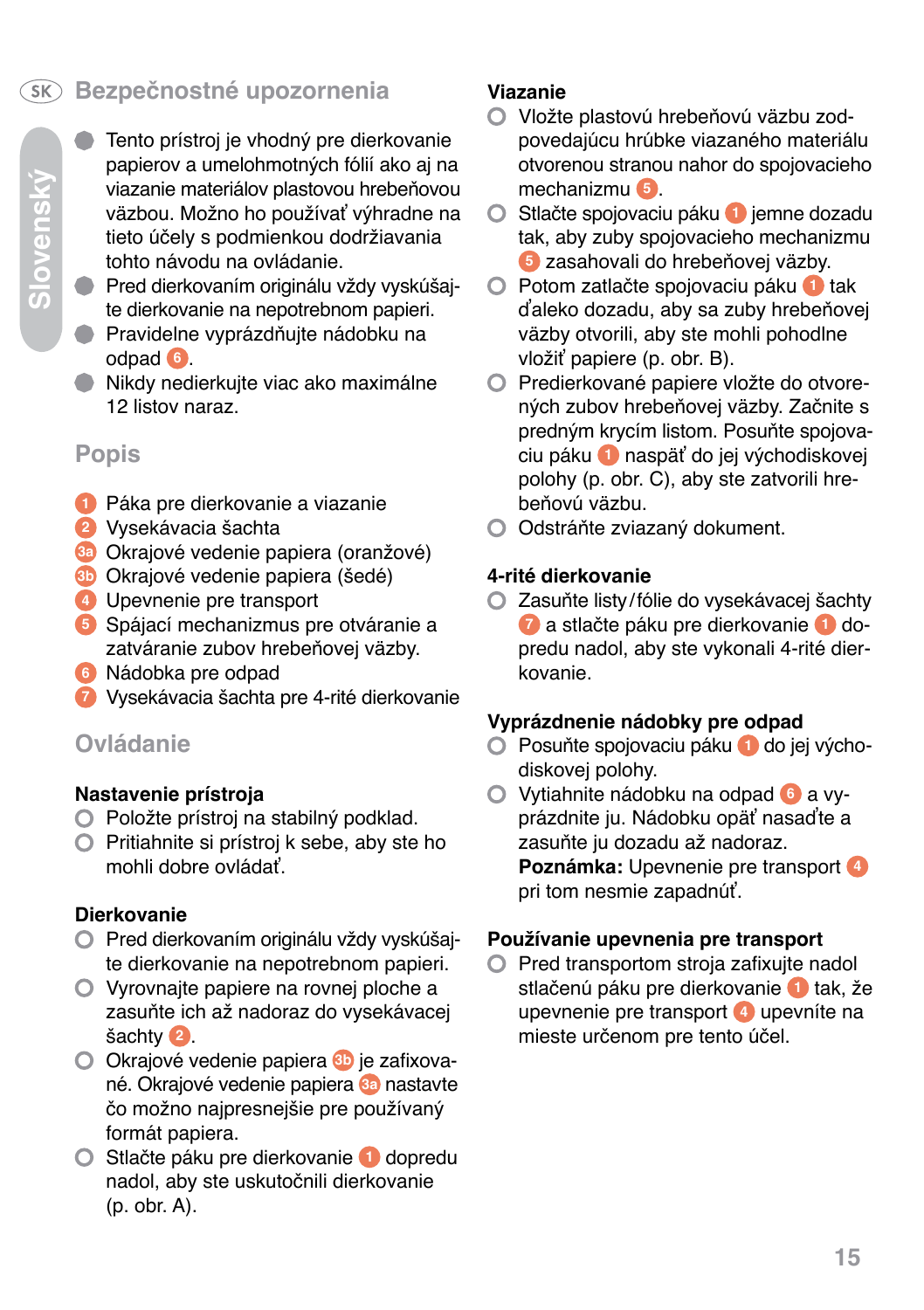# **Wskazówki bezpieczeństwa**

- Urządzenie to przeznaczone jest do dziurkowania papieru i arkuszy z tworzywa sztucznego oraz do bindowania tych materiałów za pomocą oprawy grzebieniowej z tworzywa sztucznego. Może być używane wyłącznie do tych celów z przestrzeganiem niniejszej instrukcji obsługi.
- **O** Przed dziurkowaniem oryginału zawsze należy przeprowadzić dziurkowanie próbne na kawałku papieru.
- **C** Regularnie należy opróżniać pojemnik na ścinki **6** .
- Nigdy nie należy dziurkować jednocześnie więcej niż maksymalnie 12 kartek.

# **Opis**

- **1** Dźwignia do dziurkowania i bindowania
- **2** Szczelina
- **3a** Prowadnica papieru (pomarańczowa)
- **3b** Prowadnica papieru (szara)
- **4** Mocowanie na czas transportu
- **5** Mechanizm bindownicy do otwierania i zamykania ząbków grzebietu bindującego
- **6** Pojemnik na ścinki
- **7** Szczelina do 4-krotnego dziurkowania

# **Obsługa**

# **Ustawienie urządzenia**

- Urządzenie należy postawić na stabilnym podłożu.
- Przyciągnąć urządzenie tak blisko do siebie, aby móc je swobodnie obsługiwać.

# **Dziurkowanie**

- Przed dziurkowaniem oryginału należy przeprowadzić dziurkowanie próbne na kawałku papieru.
- Wyrównać stos arkuszy papieru na równej powierzchni i wsunąć aż do oporu w szczelinę **2** .
- Prowadnica papieru **3b** jest zamocowana. Prowadnicę papieru **3a** należy możliwie najdokładniej dopasować do używanego formatu papieru.

Nacisnąć dźwignię do dziurkowania **1** do przodu w dół, aby przeprowadzić dziurkowanie (p. rys. A).

# **Bindowanie**<br> **O** Włożyć or

- Włożyć odpowiadającą grubości materiału do bindowania oprawę grzebieniową z tworzywa sztucznego otwartą stroną skierowaną w górę do mechanizmu bindownicy **5** .
- $\circ$ Nacisnąć dźwignię do bindowania **1** lekko do tyłu, aby ząbki mechanizmu bindownicy **5** sięgały oprawy grzebieniowej.
- $\circ$ Nacisnąć dźwignię do bindowania **1** tak daleko do tyłu, aby ząbki oprawy grzebieniowej otworzyły się, by można było wygodnie włożyć papier (p. rys. B).
- Włożyć podziurkowany stos papieru w otwarte ząbki oprawy grzebieniowej. Ropocząć od przedniej okładki. Aby zamknąć oprawę grzebieniową, przesunąć dźwignię do bindowania **1** na jej początkową pozycję (p. rys. C).
- Usunąć zbindowany dokument.

# **Dziurkowanie 4-krotne**

Wsunąć kartki/folie w szczelinę **7** i nacisnąć dźwignię do dziurkowania **1** do przodu w dół, aby wykonać 4-krotne dziurkowanie.

# **Opróżnianie pojemnika na ścinki**

- Przenieść dźwignię do bindowania **1** na  $\Omega$ początkową pozycję.
- Wyjąć pojemnik na ścinki **6** i opróżnić  $\circ$ pojemnik. Ponownie włożyć pojemnik i wsunąć go aż do oporu do tyłu. **Wskazówka:** Przy tym mocowanie na czas transportu **4** nie może być zatrzaśniete.

# **Użycie mocowania na czas transportu**

Przyczepić wciśniętą w dół dźwignię do dziurkowania **1** przed transportem urządzenia, zahaczając mocowanie na czas transportu **4** na przewidzianym do tego miejscu.

# **Polski**